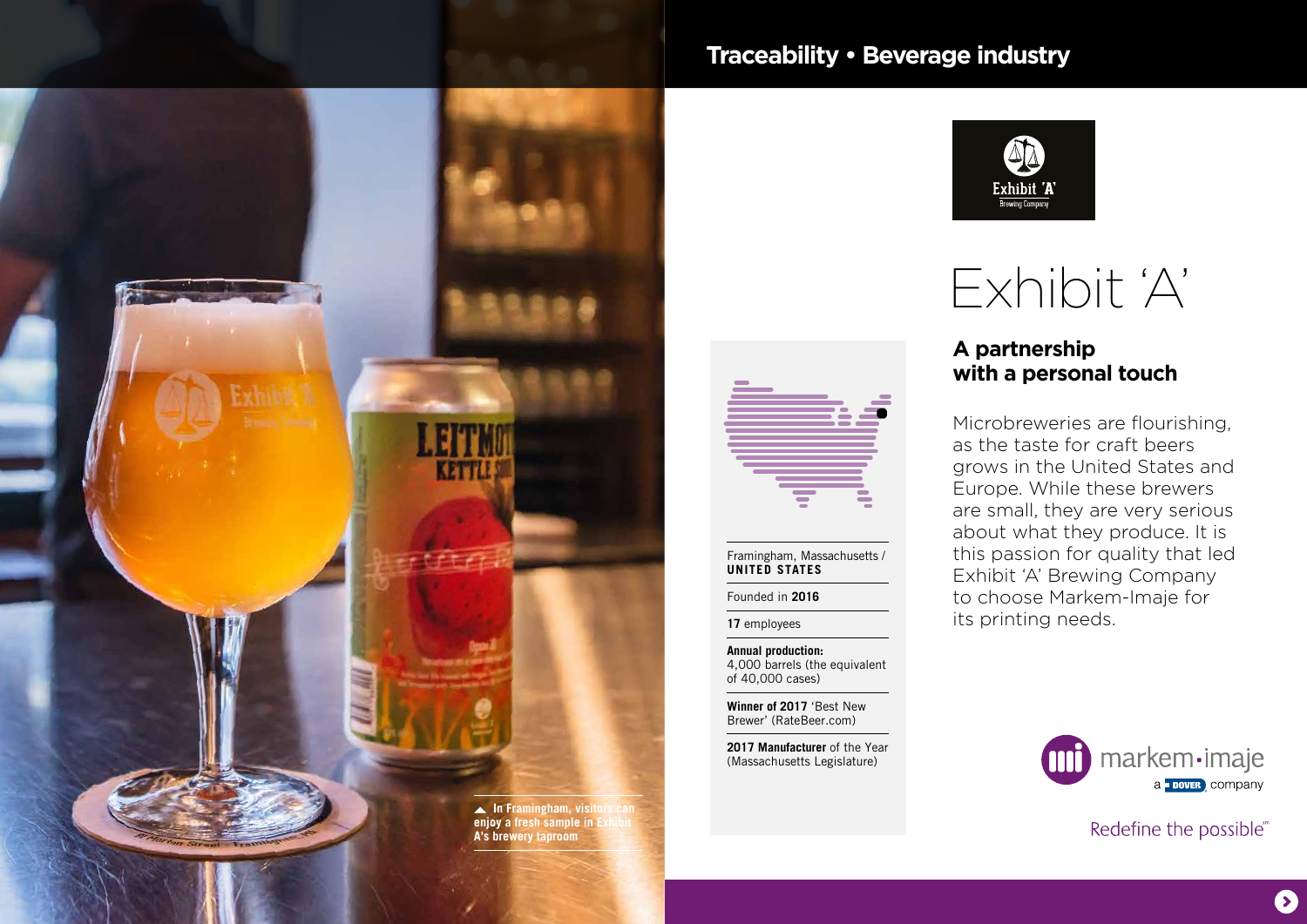### **Exhibit 'A':** a taste the freshness



"From day one, we've had nothing but great experiences with Markem-Imaje. We're pleased with the quality of the printer, and it will be able to keep up with our needs as we grow."

 **Matthew Steinberg,** Exhibit 'A' cofounder and head brewer



The craft beer industry is booming in the United States, with more than 6,000 microbreweries now operating across the country. Exhibit 'A', a relative newcomer on the scene, opened in 2016 and in the last year has seen its growth more than double. The brewery has four core beers (kölsch, porter, IPA and double IPA), with new limited releases coming out virtually every week. At any given time, a range of about 13 different

beers are produced and distributed to bars, restaurants and speciality stores, mainly in Massachusetts and nearby states. "We could grow faster," says Matthew Steinberg, cofounder and head brewer, "but we've chosen a conservative plan to prioritize quality."

The care the company takes in its beer extends from the brewing to the packaging, with state-ofthe-art equipment employed

in its production process. This includes a Markem-Imaje 9450 inkjet printer on the canning line, which prints a date on the bottom collar of every can. "We do this for a variety of reasons," explains Matthew. "The most important is so our consumers can see the beer is fresh when they buy it, and also so that we know when it was produced and can make sure that customers

are getting it as we intend it to taste." There is no legal requirement to include this date – it is the company's choice: "Beer doesn't get dangerous if it gets old, it just doesn't taste very good!" jokes Matthew. "We preach freshness in our beer and our ingredients, and having the date on the can is vital in that quest."